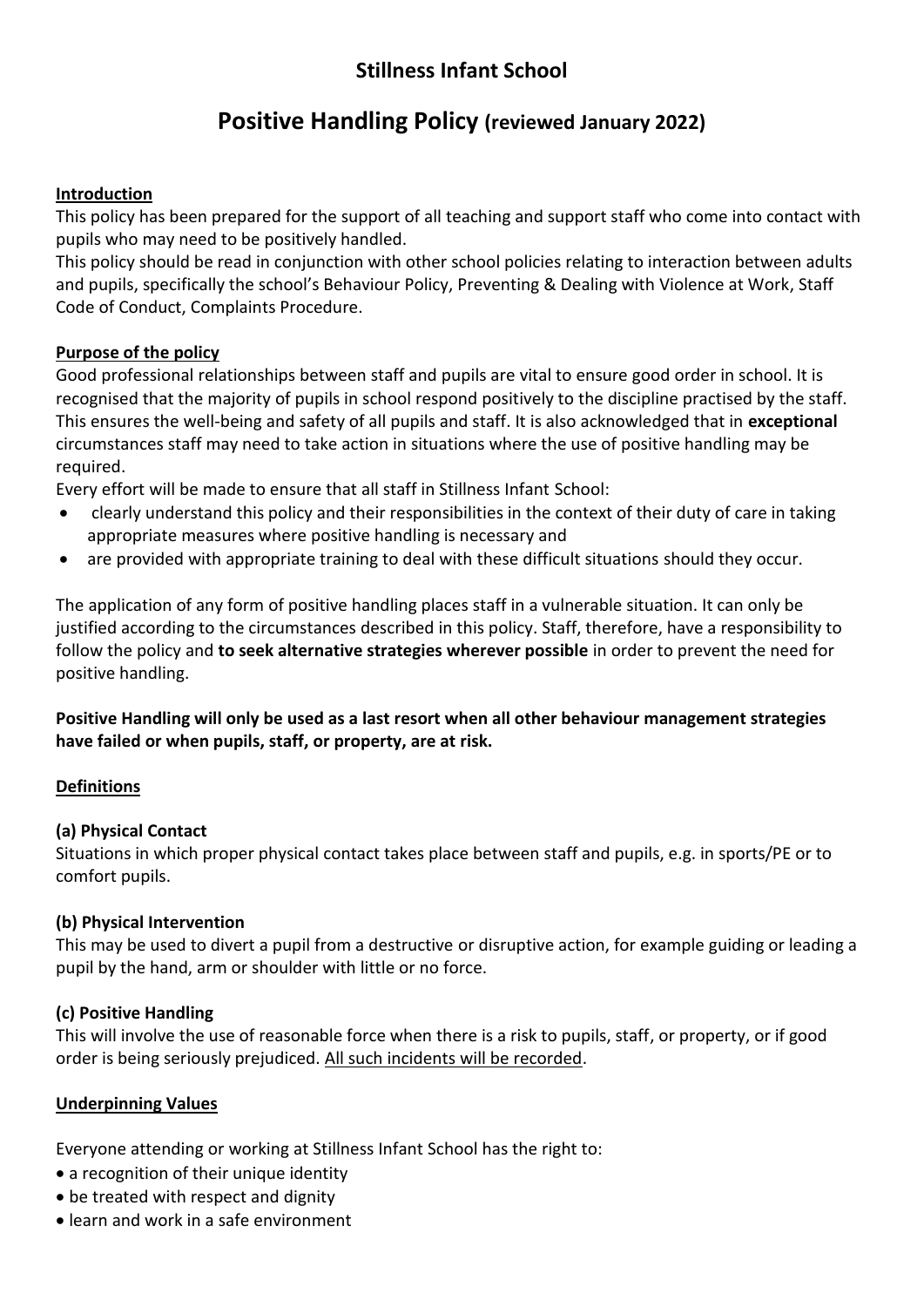be protected from harm.

Pupils attending this school and their parents have a right to:

- individual consideration of their needs by staff that have responsibility for their care and protection;
- expect staff to undertake duties and responsibilities in accordance with the school's policies;

 be informed about school rules, relevant policies and the expected conduct of all pupils and staff working in the school;

be informed about the school's complaint procedure.

The school will ensure that all pupils understand the need for and respond to clearly defined limits which govern behaviour in the school. Parents should have committed themselves to ensure the good behaviour of their child and that the child understands and follows the School's Behaviour Policy.

## **Training**

Positive Handling training will be made available to designated staff and will be the responsibility of the Head teacher. No member of staff will be expected to undertake positive handling without appropriate training. Prior to the provision of training, guidance will be given on action to be taken.

## **Strategies for Dealing with Challenging Behaviour**

Staff consistently use positive strategies to encourage acceptable behaviour and good order. Every effort will be made to resolve conflicts positively. Where unacceptable behaviour threatens good order and discipline and provokes intervention, some or all of the following approaches will be taken according to the circumstances of the incident:

- **a)** Verbal acknowledgment of unacceptable behaviour with request for the pupil to refrain; this includes negotiation, care and concern.
- **b)** Further verbal reprimand stating:
	- this is the second request for compliance
	- an explanation of why observed behaviour is unacceptable
	- an explanation of what will happen if the unacceptable behaviour continues.
- **c)** Warning of potential need to intervene physically and that this will cease when the pupil complies. At this point it may be necessary to summon assistance from trained staff, staff who are more familiar with the child's needs, or a member of the SLT.

**d)** Physical intervention. Reasonable physical intervention using the minimum degree of contact to prevent a child harming him or herself, others, or property.

## **Escalating Situations**

The 1996 Education Act (Section 550A) stipulates that reasonable physical intervention may be used to prevent a pupil from doing, or continuing to do any of the following:

- engaging in any behaviour prejudicial to maintaining good order and discipline at the school or among any of its pupils, whether the behaviour occurs in a classroom, during a teaching session or elsewhere (this includes authorised out-of-school activities);
- self-injuring or placing himself or herself at risk;
- injuring others;
- causing damage to property, including that of the pupil himself or herself;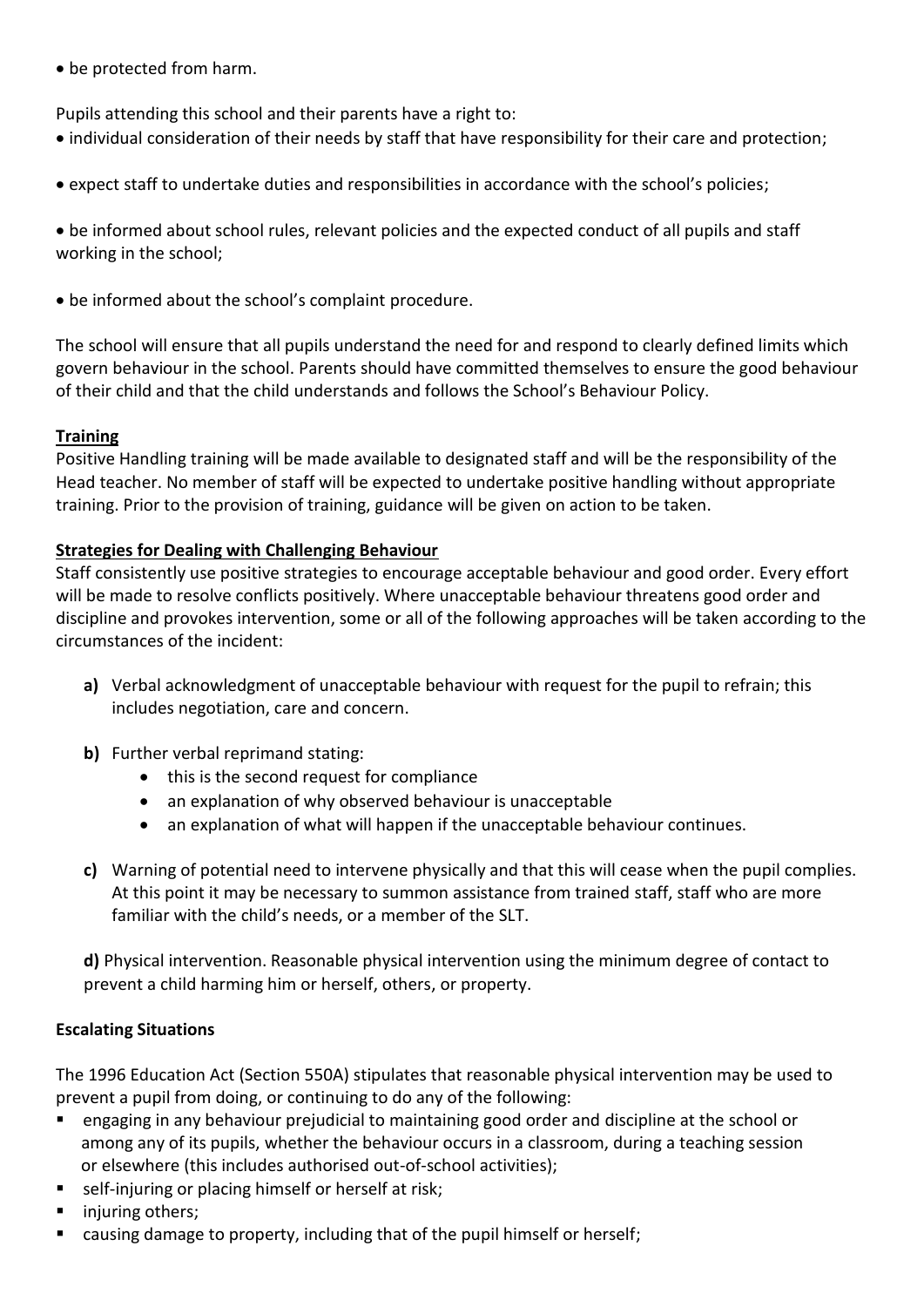committing a criminal offence (even if the pupil is below the age of criminal responsibility).

## **Types of Incidents**

Incidents described above fall into 3 broad categories:

- Where action is necessary in self-defence or because there is an imminent risk of injury;
- Where there is a developing risk of injury, or significant damage to property;
- Where a pupil is behaving in a way that is compromising good order or discipline.

#### **Examples of situations which fall within one of the first two categories are:**

- a pupil attacks a member of staff or another pupil;
- pupils are fighting;

 a pupil is causing, or at risk of causing injury, damage by accident, by rough play, or by misuse of materials or objects;

- a pupil is running in a corridor or in a way which he or she might have or cause an accident likely to injure him or herself;
- a pupil absconds from a class or tries to leave the school.

#### **Examples of behaviour which fall into the third category are:**

- a pupil persistently refusing to do as requested;
- a pupil is behaving in a way that is seriously disrupting a lesson.

## **Acceptable measures of Physical Intervention.**

Positive handling can only be deemed reasonable if:

- $\blacksquare$  it is warranted by the particular circumstances of the incident;
- **EXTER** it is delivered in accordance with the seriousness of the incident and the consequences which it is desired to prevent;
- it is carried out as the minimum to achieve the desired result;
- the age, understanding and the gender of the pupil are taken into account;
- it is likely to achieve the desired result.

#### **Wherever possible, assistance will be sought from another member of staff before intervention.**

The form of physical intervention may involve staff doing the following:

- physically interposing themselves between pupils;
- **blocking a pupil's path;**
- $\blacksquare$  escorting a pupil;
- shepherding a pupil away.

Any such measures will be most effective in the context of the overall ethos of the school, the way in which staff exercise their responsibilities and the behaviour management strategies used.

#### **Whenever positive handling is used, staff will keep talking to the pupil.**

#### **Recording**

Where positive handling has been used a record of the incident always needs to be kept. All recording needs to be completed on the day of incident and needs to include the following:

- name of pupil
- date, time and place of incident
- a brief description of the incident and actions taken
- attempts made to calm the situation
- names of people who witnessed the situation
- any damage/harm to persons or property
- name of person informing parents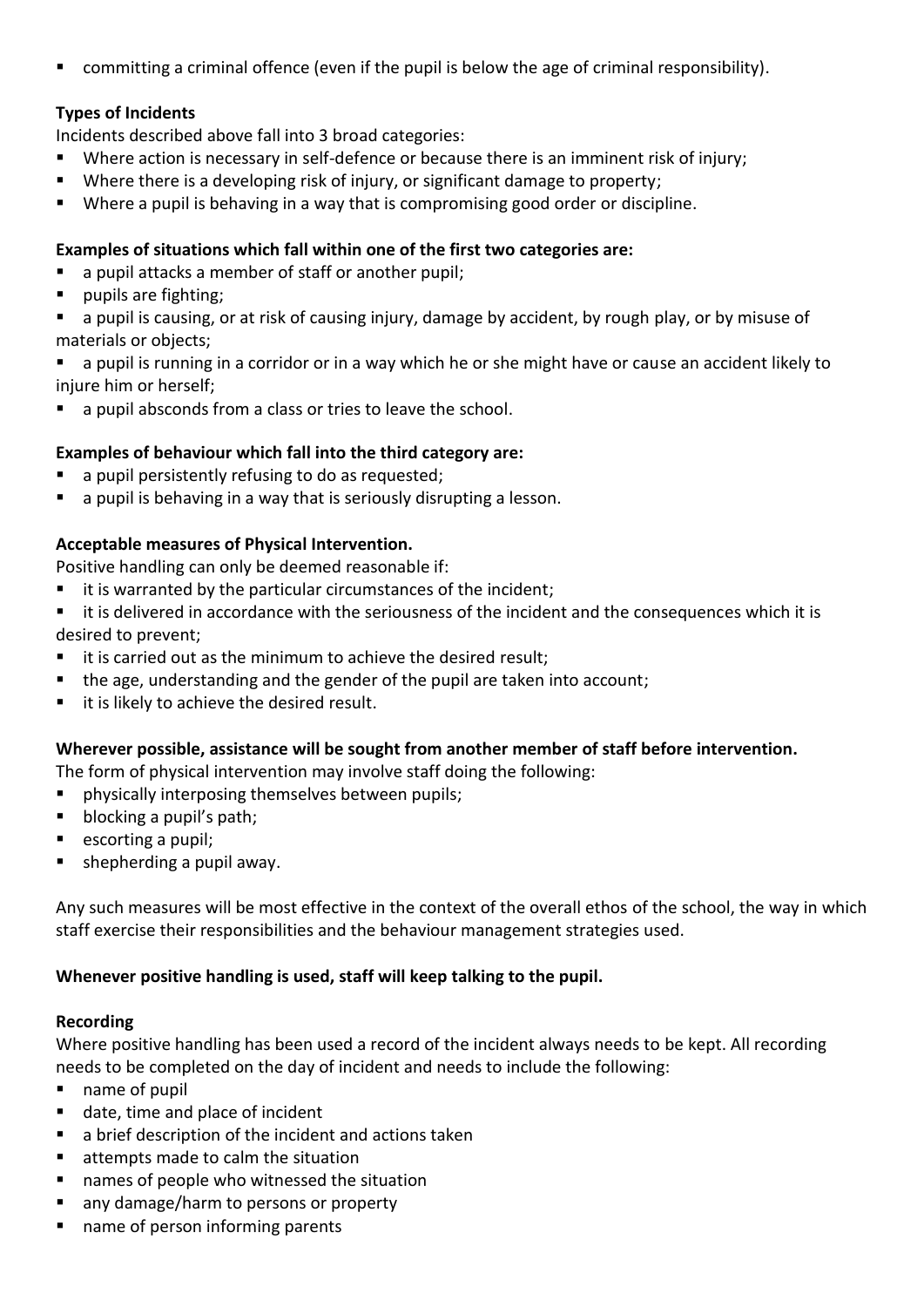after investigation a summary of action taken

Staff completing recording forms will keep a copy for themselves for future reference. After the review of any incident, a copy of the recording form will be placed on the pupil's file. *See appendix 1 for the recording sheet.*

#### **Action after an Incident**

The Head teacher will ensure that each incident is reviewed and investigated further as required. If further action is required in relation to a member of staff or a pupil, this will be pursued through the appropriate procedure:

- Child Protection Procedure
- Staff Facing Allegations of Abuse Procedure
- Staff or Pupil Disciplinary Procedure
- School Behaviour Policy
- Exclusions Procedure

Members of staff will be kept informed of any action taken.

In case of any action concerning a member of staff, he/she will be advised to seek advice from his/her professional association/union.

#### **Complaints**

The availability of a clear policy regarding Positive Handling and early involvement of parents should reduce the likelihood of complaints but may not eliminate them. Any complaints about staff will be dealt with under the school's Complaints about Staff Procedure Policy. The Chair of Governors will be informed of complaints but other governors will not be involved as a complaint may require further action on their part.

#### **Monitoring of Incidents**

Whenever a member of staff has occasion to use positive handling, this will always be recorded and documented. Monitoring of incidents will help to ensure that staff are following the correct procedures and will alert the Head teacher to the needs of any pupil(s) whose behaviour can only be contained using positive handling.

This process will address patterns of incidents and evaluate trends which may be emerging.

Date: January 2022

Review date: January 2024